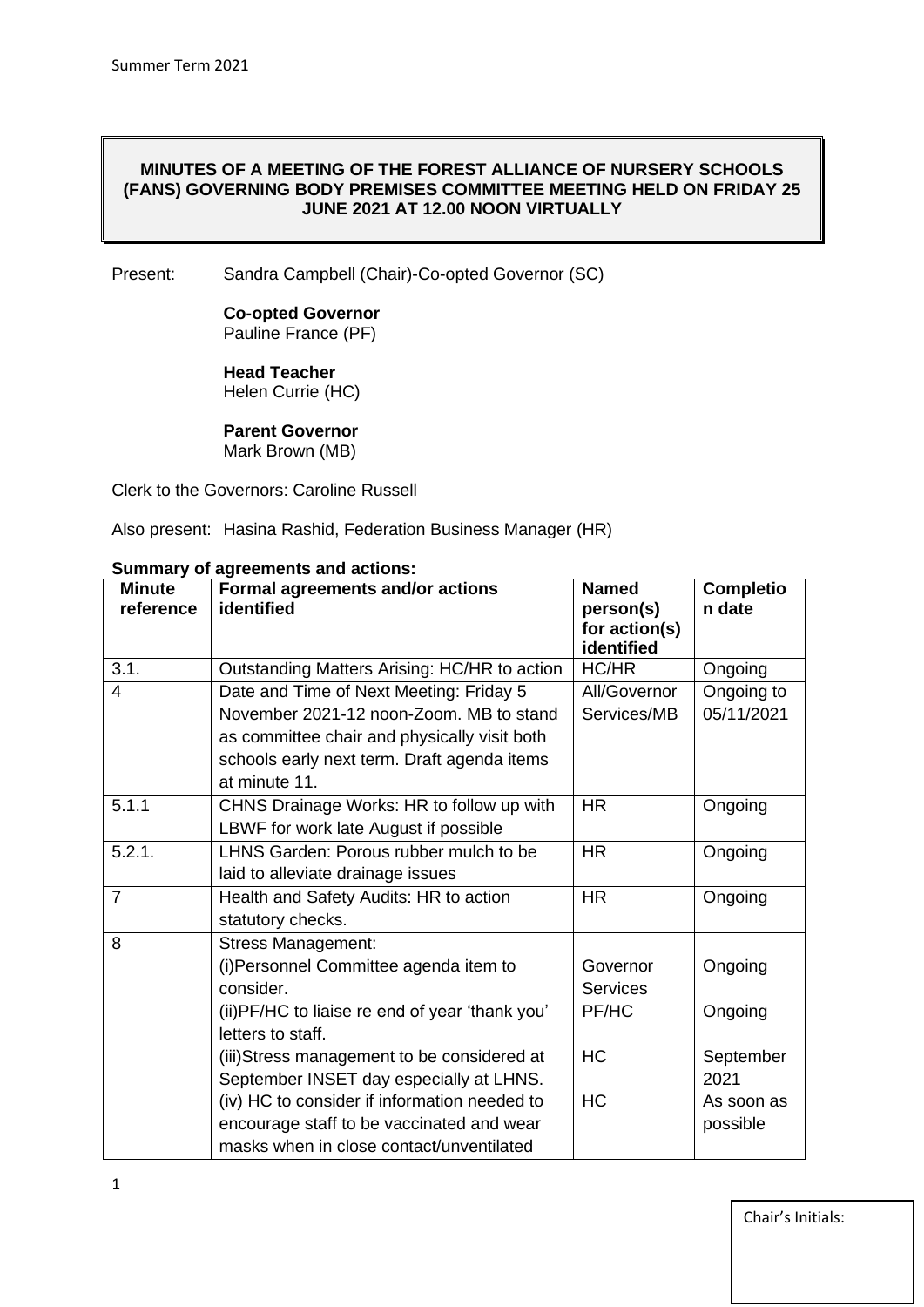|      | spaces                                     |             |            |
|------|--------------------------------------------|-------------|------------|
| 9.1. | Safeguarding: MB/SC to visit on 01/07/2021 | MB/SC/HC    | 01/07/2021 |
|      | per minute                                 |             | and        |
|      |                                            |             | ongoing    |
|      | Draft agenda items for next meeting        | Governor    | 05/11/2021 |
|      |                                            | Services to |            |
|      |                                            | action      |            |

# **1. WELCOME AND APOLOGIES FOR ABSENCE**

# 1.1 Welcome

All were welcomed to the meeting by the Chair.

1.2 Apologies for Absence There were none.

## 1.3 Quorum The meeting was quorate with 4 governors present

# **2. DECLARATIONS OF INTEREST**

#### 2.1. Declarations in Relation to Current Agenda Items A standing declaration was made by Sandra Campbell in relation to the occasional employment of her spouse for minor building works/repairs within the federation.

# 3. **MINUTES**

3.1 Minutes of the Last Meeting Held on 19/03/2021

These were received (prior e-circulated) and agreed to be an accurate record of the meeting subject to insert of a reference to 'premises committee' on page 1 and at 6.1.2. reference to 'server' not 'circle'. The minutes were considered signed for retention by Governor Services and the School.

3.2. Matters Arising

| <b>Minute</b><br>reference | <b>Action</b>                         | <b>Status update</b>  |
|----------------------------|---------------------------------------|-----------------------|
| 5                          | Recommendation of RMS Trees: HR       | Ongoing, HR to action |
|                            | is contacting LBWF/private            |                       |
|                            | companies re arboriculturist work in  |                       |
|                            | the federations' schools.             |                       |
| 5                          | Safeguarding works to tree            | Works completed       |
|                            | house/storage for PE mat:             |                       |
| 5                          | Flowerbeds and Planters: In need of   | Works are ongoing     |
|                            | replacement, replanting or renovation |                       |
| 5                          | Neighbour complaint re noise: abated  | Completed             |
|                            | following work done.                  |                       |
|                            |                                       |                       |
| 5                          | Height of neighbour fencing: School   | Ongoing               |
|                            | will contribute to raising this.      |                       |
| 6.2.                       | Health and Safety works at LHNS       | Completed/ongoing     |
|                            | including COVID adaptions:            |                       |

Chair's Initials: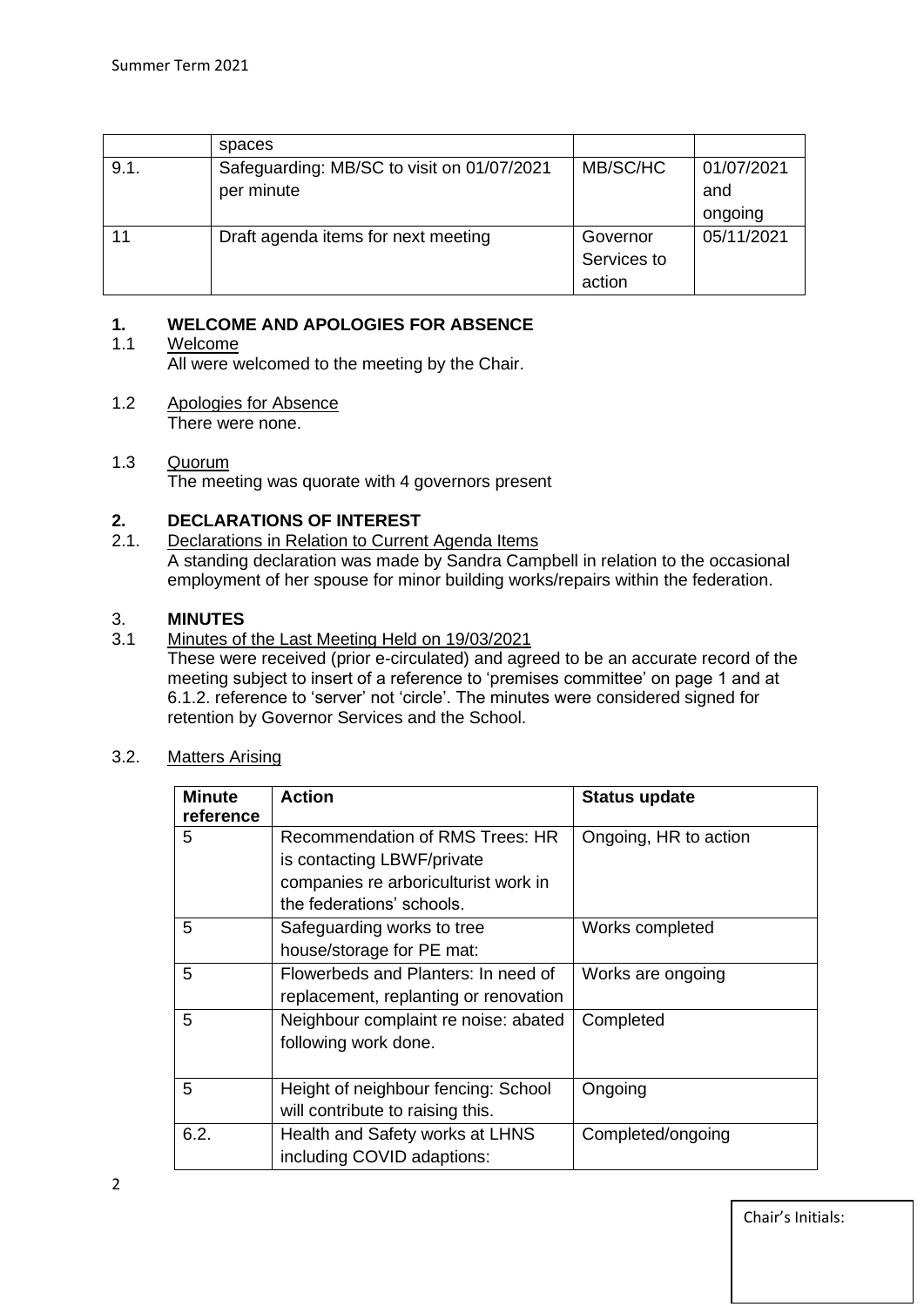| 7    | List of Redundant Equipment for        | Write off completed. Staff to |
|------|----------------------------------------|-------------------------------|
|      | Write Off: Advised to Chair and write  | be reminded re security per   |
|      | off agreed (IT items)                  | missing items.                |
| 11.1 | List of vulnerable children to PF: HC  | Ongoing                       |
|      | will action this to be forwarded to DK |                               |
|      | for info/inclusion in briefings.       |                               |

# **4. DATE AND TIME OF NEXT MEETING**

 Friday 5 November 2021-12 noon-virtual. **ACTION:** MB to stand for election as chair of committee and visit both schools physically early next term.

# **5. PREMISES PLANS ITEMS FOR CHNS/LHNS**<br>5.1 Church Hill Nursery School

- 5.1. Church Hill Nursery School
- 5.1.1. Drainage: HR reported that she has sent surveys to AF-S at LBWF with a response awaited.

**ACTION:** HR to chase for summer holiday period works late August if possible.

- 5.1.2. Lobby Flooring This is ongoing.
- 5.1.3. Removal of Internal Wall Between Dining Room and Central Atrium Space A structural engineers' report has been commissioned to confirm that works wanted are structurally feasible after which two quotes will be sought. It is hoped that works will facilitate an increase in take up of 30 hours free early educational entitlement and daycare. Installation of folding doors will be considered to create a flexible space e.g. for parents' groups and play schemes. Works to the wall will need to precede flooring works.
- 5.1.4. Leak to Flat Roof Above Kitchen Space This was noted as ongoing.
- 5.1.5. Mud in Garden Area Quotes will be sought to cut and reseed the garden grassed area.
- 5.1.6. Pond Area This needs relining and maintenance following a minor injury.
- 5.1.7. Premises Contract Security This is under review.
- 5.1.8. Mosaics Project Funding has been secured and further sought for art work on a forest theme to the red gate.
- 5.2. Low Hall Nursery School
- 5.2.1. Garden Safety Surfacing There is no drainage at present contributing to 2 staff accidents. A quote will be sought for installation of a drain using capital funding/transfer from reserves. **ACTION:** Laying of porous rubber mulch would help to alleviate this.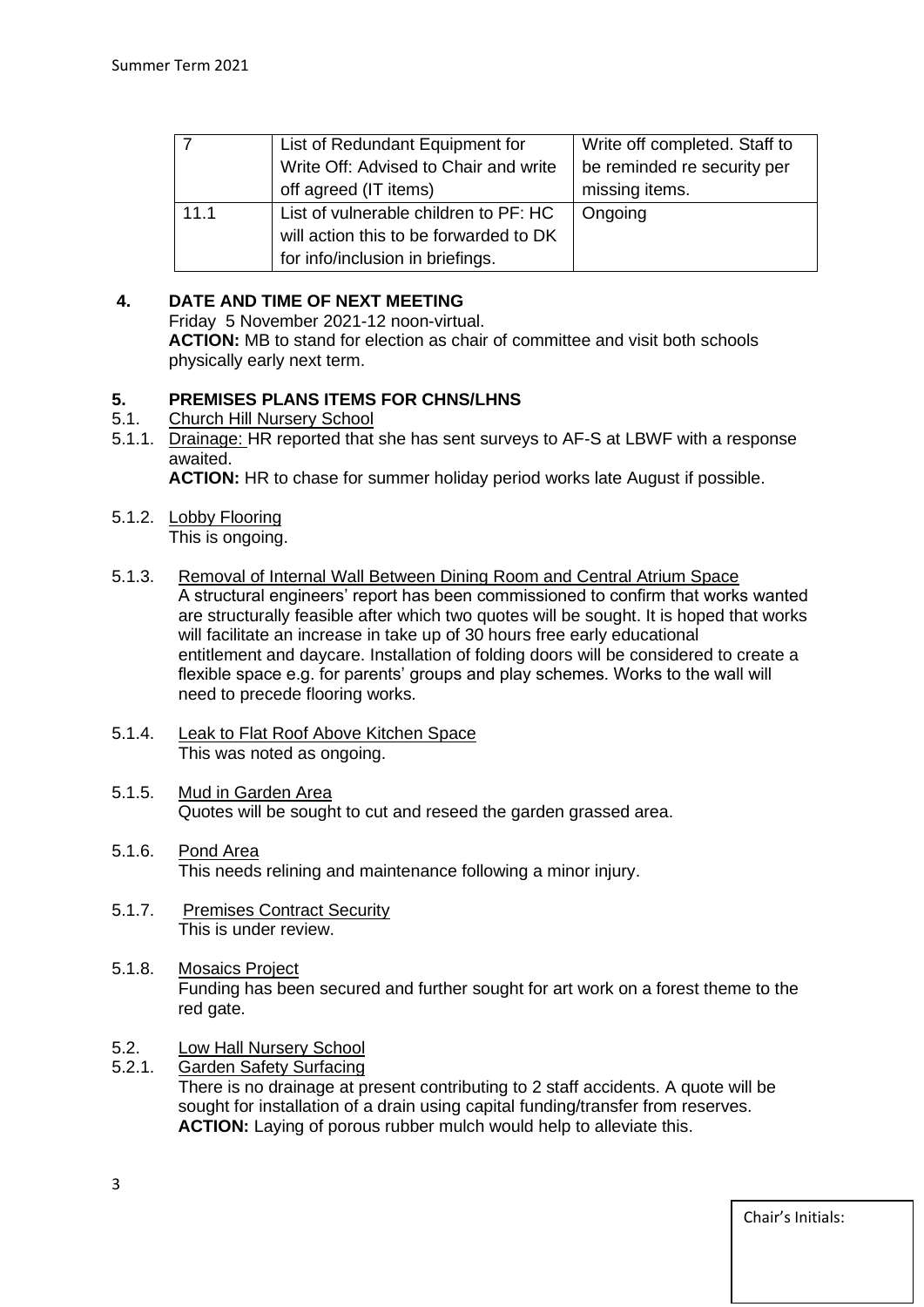# 5.2.2. Match Funding Bid for Floors and Doors

 LBWF have agreed funding for fire risk items re doors with a meeting also arranged re works to improve accessibility of the nursery and toilets at LHNS.

## 5.2.3. Ferguson Centre Gate

 This is to be replaced at a time to be arranged by the end of July. The adults in the Ferguson Centre are moving out with LBWF negotiating for other users to occupy the building. HC has requested that LBWF measure pollution levels in the playground area (adjacent to Markhouse Road) with a move of the Nursery into the adjacent Ferguson Centre requested if, as expected, pollution levels exceeded permitted maximum levels. This would also be a cost-effective means of providing better accommodation for LHNS.

 FANS parents will paint the LHNS building using school funds and the children will help make a virtual tour of the school to put on the federation website to promote the School.

 A green ivy screen has been installed which has cosmetically improved the playground and to act as a carbon monoxide 'soak'. Installation of 2 gates for LHNS has helped to secure the site with a planning application to be submitted for improve signage. Before and after photos can go on the federation website.

# **6. HEALTH AND SAFETY ACCIDENT REPORTING**

- 6.1. A report will be made to the next Children's Learning and Development Committee with staff to be advised re reporting of head injuries and accident reporting at LHNS to be reallocated following a long-term staff absence
- 6.2. There have been two accidents this term involving hospital visits and 1 incident of biting by a child. Walthamstow School for Girls have agreed that their defibrillator may be used if needed.

## **7. HEALTH AND SAFETY AUDITS**

- 7.1. These have been conducted recently for both schools and reports circulated. There was positive feedback from assessors regarding risk assessments with fire risk items to be actioned by the Schools.
- 7.2. The Head Teacher is to do asbestos risk training with fire evacuation training and termly evacuations to be arranged for all staff and children.
- 7.3. At LHNS items stored in the boiler room have been cleared and fixed electrical checks are due at both schools as are water risk assessments. **ACTION:** HR.

## **8. STRESS MANAGEMENT**

- 8.1. It was considered that a policy is needed for this (PF has attended LBWF well being training) with policies and a resilience grid available. **ACTION:** Personnel Committee to consider re well-being.
- 8.2. Discussion noted that HC has been supported in this area by Cllr Grace W and MO (Chief Executive Officer of AAT). The stress of managing local issues re COVID was acknowledged with a number of recent cases in LBWF and a FANS school.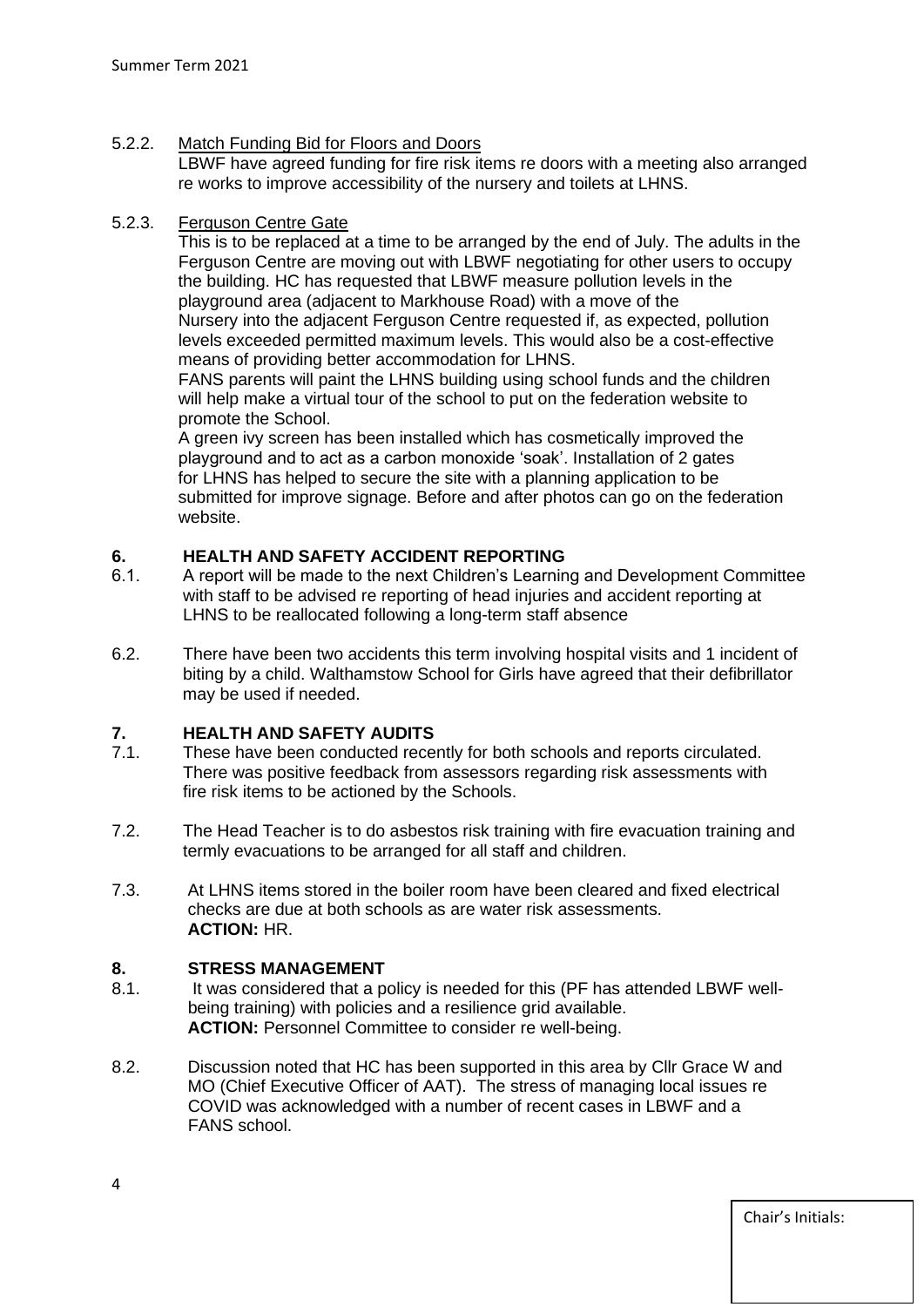8.3. The meeting agreed that there is a need to differentiate factors within and outside of one's own control and to balance the benefits of emotional empathy with stress management. In this regard clear definitions of roles and responsibilities are needed to manage stress which is exacerbated by financial constraints and staff absences.

#### **ACTIONS:**

 **-**PF/HC to liaise re end of year 'thank you' notes to staff with this issue to be considered at the September INSET especially at LHNS. -HC to consider whether information is needed to encourage unvaccinated staff to be vaccinated and wear masks when in close contact/unventilated spaces.

#### **9. SAFEGUARDING**

- 9.1. SC and MB will visit on 01/07/2021 with SC to arrange handover re systems checks, conduct a health and safety check and talk to safeguarding leads. **ACTION:** SC/MB/HC
- 9.2. Issues were noted re new gates, COVID and mask wearing.

#### **10. SUSTAINABILITY**

- 10.1. It was noted that FANS purchases as sustainably as possible including products that do not trigger allergies and conditions. Recently, there has been increased use of disposable PPE equipment.
- 10.2. Use of hand driers has been restarted per COVID guidance. Financial constraints are an ongoing issue. Discussion followed re possible funding for renewable energy. It was noted that SALIX loans are available but are expensive and repayable with long pay back periods. Friends of FANS may have more options as a charity.

## **11. INVENTORY**

This agenda item was noted with inventory write-off reported at minute 3.2 above.

# **12. GENERAL DATA PROTECTION REGULATION**

 An audit has been conducted recently and concise training could be given to staff at the September INSET day re whole school data protection issues.

## **13. POLICIES**

.

There were none to consider.

## **14. ANY OTHER BUSINESS**

14.1. Discontinuation of Use of Schools as Polling Stations This was noted.

## 14.2. Retirement of SC as a Governor

 Sincere thanks were recorded to Sandra Campbell for her very long service to the Church Hill/Low Hall/FANS community as both a Head Teacher and governor.

# **11. AGENDA ITEMS FOR NEXT MEETING**

-Welcome and apologies for absence. -Declarations of interest.